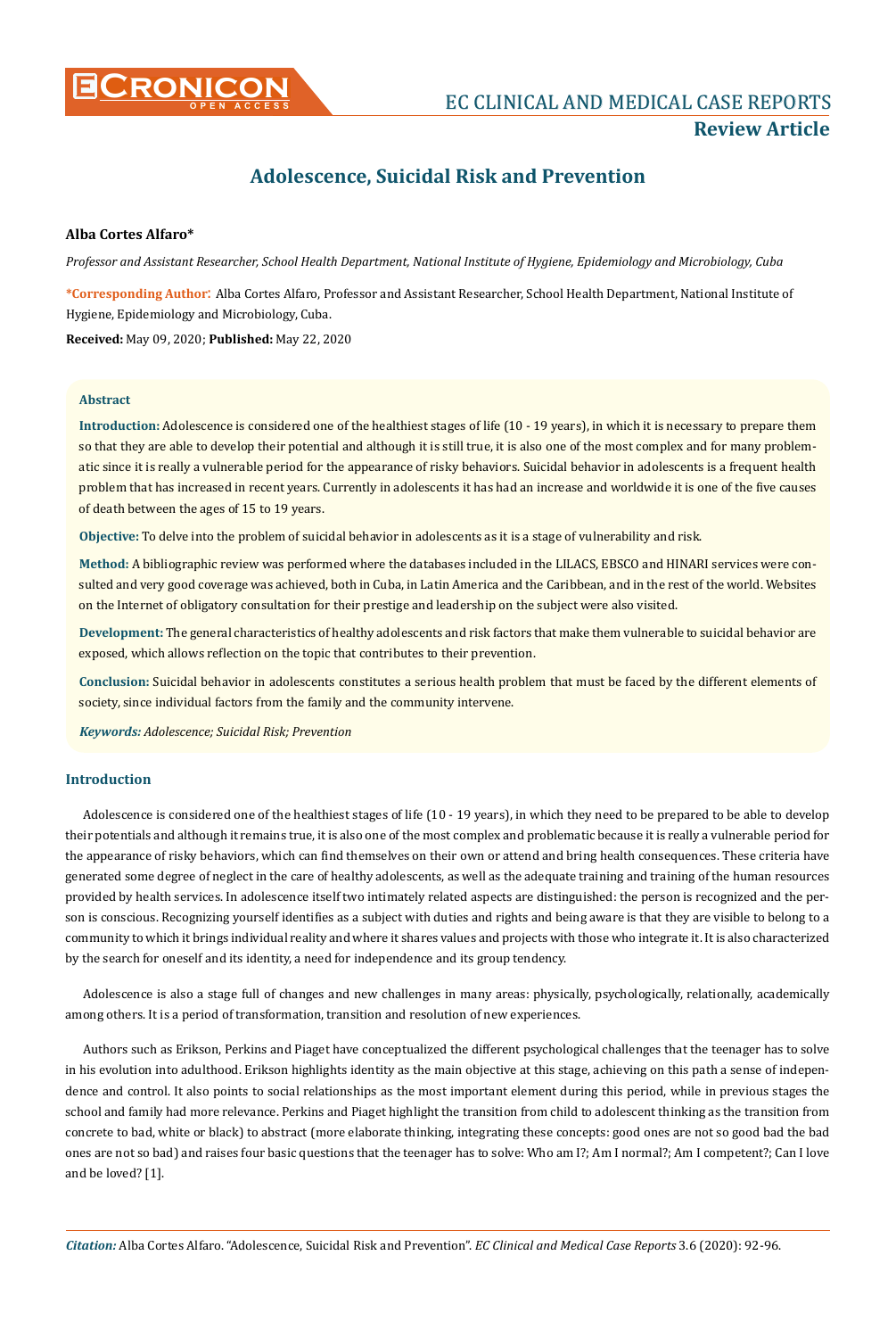This stage is therefore a scenario of conflict between the dependence that young people still have their caregivers and the growing need for autonomy, freedom and the construction of a vital project of their own. A stage of learning, developing and acquiring strategies necessary to face the challenges of adult life, in which there may be questions of family and social values before finishing making them their own [1]. Stage in which there are among others, mental changes such as those related to mood [2] that if you do not have adequate management of the environment around you, can lead to a depressive state. The World Health Organization (WHO) argues that this depressive state is mainly presented between the ages of 15 and 24 [3] in areas where the adolescent does not present an atmosphere suitable for his development: loneliness, lack of family communication, early marriages, crime, bullying, drug addiction, discrimination, abuse against lesbian, gay, transsexual, bisexual-LGBT community etc. making it today a public health problem, both in industrialized and developing countries [4].

This behavior includes suicidal ideation of the desires, thoughts, and plans to commit a suicidal act; consummate suicide (act of consciously killing death, considering death as an end), suicide (voluntary act performed by the person with the intention of death, but without achieving it) and parasuicide (non-fatal self-harming conduct performed by the individual and in which his intentionality or orientation towards death is not essential) [5].

Other authors see it as a continuum ranging from cognitive aspects such as suicidal ideation and planning, to behavioral aspects, such as suicide or suicide attempt [6].

While suicidal behavior can be seen by the adolescent as a possible solution to his problems, it is not a valid act of fully conscious choice, but a position of forced cornering, determined by the adverse circumstances the adolescent may be facing. At this stage the burden of individual pressures or responsibilities is increased, which together with inexperience and immaturity generate stumbles that can result in moments of anguish, loneliness and frustration, which lead to risk factors to commit a suicidal act or behavior.

#### **Methods**

In order to carry out this review and to provide readers with an update on the subject in question, the databases included in the LI-LACS, EBSCO and HINARI services were consulted and very good coverage was achieved, both in Cuba, Latin America and the Caribbean, and in the rest of the world. Websites were also visited on the Internet for a must-consult for their prestige and leadership on the subject.

The terms were used: adolescence, risk factors and suicidal behavior. All classifications that addressed equal or similar criteria for the definition of cases were taken into account.

A first bibliographic search was conducted that addressed the characteristics of adolescents, the definition of suicidal behavior and risk factors that affect these behaviors in adolescents. Propias del At a second time in the review, the terms used to conduct the search were expanded and those articles that, through different terms, addressed suicidal behavior with the focus of its impact on adolescence as a health problem were included.

The DeCS controlled language was consulted for the development of search strategies and the corresponding Boolean operators were included. Documents for the period 2001 - 2019 were selected and an article from 1999 was included because of the importance of the subject covered.

### **Development**

General characteristics of adolescence that are predisposing factors of suicidal behavior.

92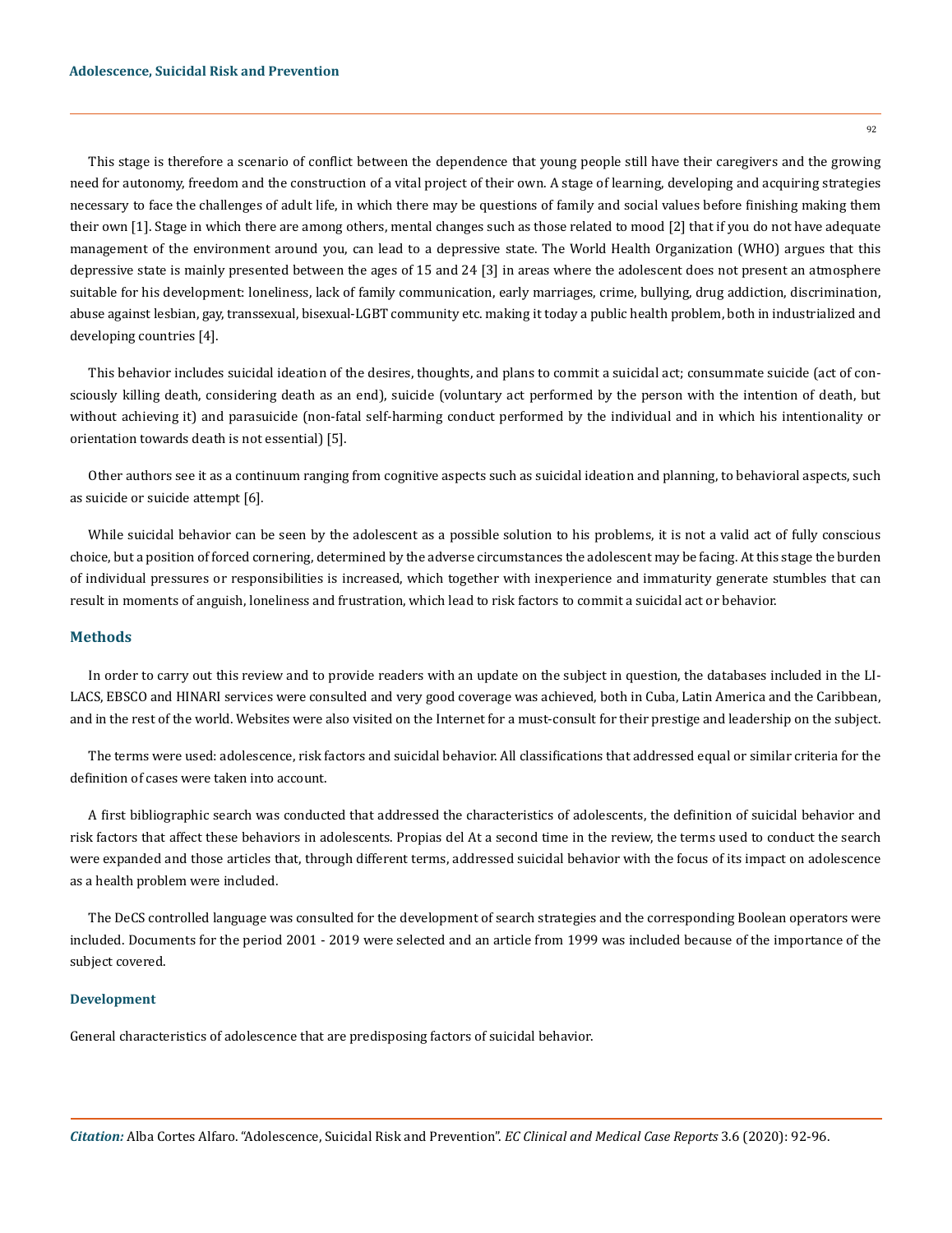In adolescence the burden of individual pressures or responsibilities is increased, which together with inexperience and immaturity generate stumbles that can result in moments of anguish, loneliness and frustration, which lead to risk factors to commit a suicidal act or behavior [7].

These adolescents usually come from unstructured families, with deficiencies in the economic aspect, social and cultural deficits, alterations in relationships within and outside the family group, or what might be called multiproblem families, or families that by their intra-family characteristics and/or the environment in which they live can be described as high risk, with educational poverty and exposure to adverse family situations.

WHO defines the suicidal act as any action by which an individual causes himself harm regardless of the degree of intent and whether we know the true motives, and suicide as the death resulting from a suicidal act, i.e. suicide is the action of taking their own life voluntarily and premeditatedly. Suicide attempt, along with suicide, are the two most representative forms of suicidal behavior [8].

For the World Health Organization, adolescence is the period between 10 and 19 years in which biological, psychological and social changes occur, and it is estimated that one in five people in the world is adolescents. 85% of them live in poor or middle-income countries, and about 1.7 million of them die each year [9]. Adolescence is essentially a time of change in which the process of transformation of the child into adult, has peculiar characteristics, and is a stage in addition, of discovery of one's identity (psychological identity, sexual identity) as well as of individual autonomy [9]. In the emotional aspect the arrival of [9] adolescence means the appearance of the affective ability to feel and develop emotions that identify or relate to love. Formal thought appears, discovers that it is able to argue, to analyze and begins to do so, sometimes they fall into contradictions when they speak to an adult, which are normal since they are exercising their ability to reason; they also start generating their own theories.

As a result, they begin to develop their codes of conduct, their values and their ethics; progressively changes its role in the family, from child-dependent to adult-independent with increased responsibilities and ability to exercise its freedom. The most dangerous feature of adolescent thought is "feeling invincible", they always think that bad things "happen to others", accidents, assaults, pregnancies, psychotic outbreaks from drug intake, and ethyl comas [7,8].

There are traits or attributes of the adolescent's personality that become risk factors for committing a suicidal act such as low tolerance for frustration, hyperperfitionist attitudes, are critical, intellectually rigid, who do not tolerate the slightest failure, and are sometimes convinced of their own evil and do not feel loved.

School issues are predictors of suicidal ideations and behaviors at this stage of life. In other cases vulnerability in perceiving certain life events as a direct threat to your self-image or dignity; the separation of friends, classmates, boyfriends and girlfriends; the death of a loved one or other meaningful person; interpersonal conflicts or loss of valuable relationships; disciplinary problems at school or legal situations that the teen must respond to; acceptance of suicide as a form of problem solving among friends or membership group; pressure on the group to commit suicide under certain circumstances and in certain situations; failure in school performance; the high demand of parents and teachers during the exam period; unwanted pregnancy or other sexually transmitted infection; suffering from a serious physical illness; falling victim to natural disasters; rape or sexual abuse, more dangerously in the case of family members; being subjected to death threats or beatings; be a source of mockery at school; breach the expectations placed by parents, teachers, or other meaningful figures [10].

Other factors [11] associated with suicidal behavior in adolescence include:

- Having alterations in pubertal development: Early menarquia, disability or mental retardation.
- Neglect and family-related problems: frequent leaks, home dropout, financial problems.

93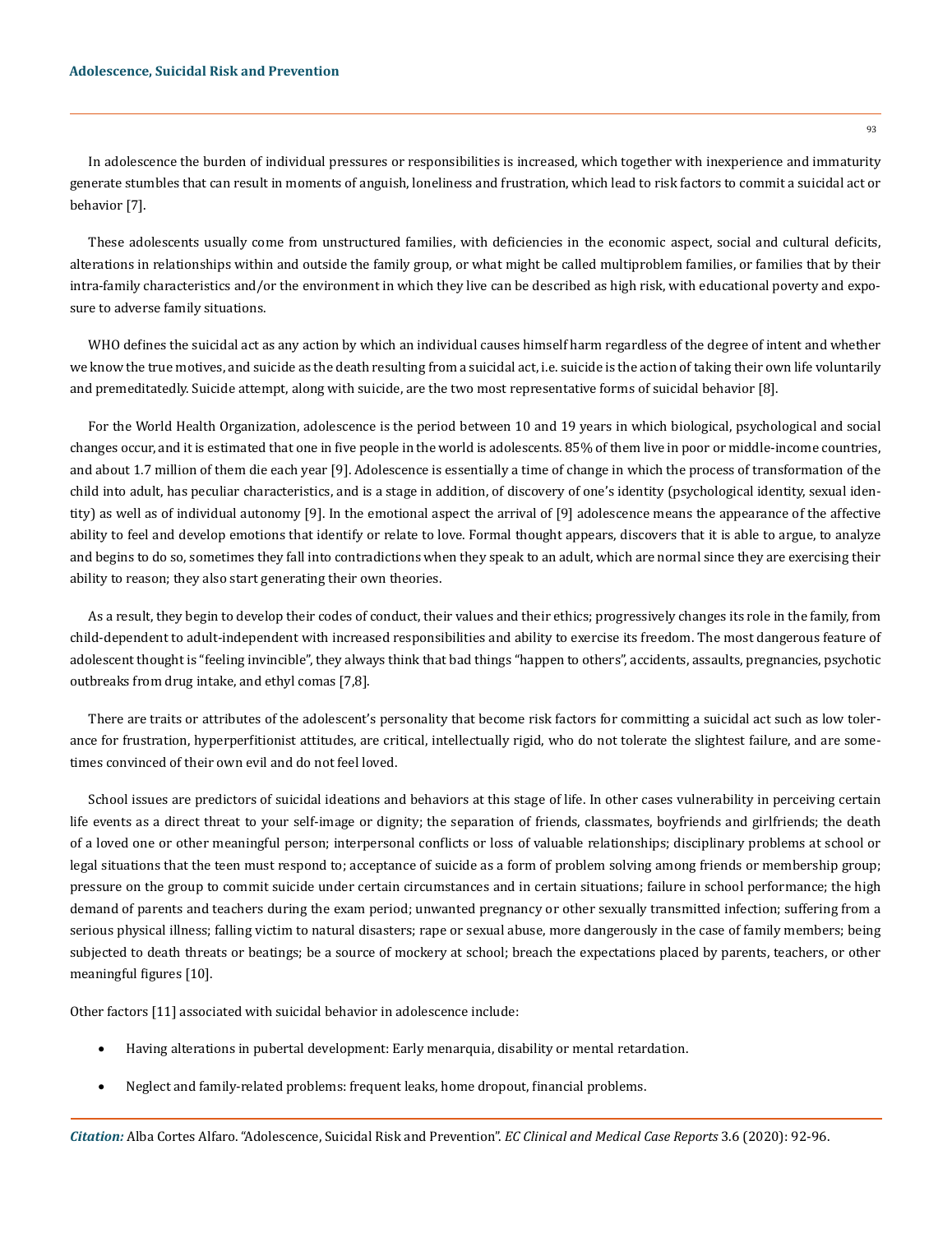- Eating disorders: malnutrition.
- Intellectual risks: Such as illiteracy, poor performance and/or school dropout, authority crisis, misused free time.
- Factors associated with chronic noncommunicable diseases such as high blood pressure, diabetes and cancer.

### **Biological factors: Smoking, alcoholism and other drugs**

- Sexual risks: Pregnancies, infertility.
- Independence: Fight for your identity, changing humor.
- Social factors: Isolation, depression, criminal and/or aggressive behavior and suicidal behavior.

Dr. Sergio Pérez was a prominent connoisseur of the subject of suicidal behavior in adolescents, highlighting and enunciating among a few other myths and gave his scientific response in this regard.

Other important aspects to consider in suicidal behavior in adolescents are those related to myths.

The myths about suicide, suicide and those attempting suicide are obstacles to the prevention and identification of such behavior, so scientific criteria are required to be disseminated and together with them so that the population has more resources with which to face the individuals at risk. Here are some of them [12].

Dr. Sergio Pérez [12] outstanding connoisseur of the subject of suicidal behavior in adolescents, he highlighted and enunciated among others some myths and gave his scientific response in this regard, which are highlighted below:

- 1. The one who wants to kill himself doesn't say it. Wrong criterion because it leads to pay no attention to people who manifest their suicidal ideas or threaten to commit suicide. Scientific criterion: out of ten people who commit suicide, nine of them clearly said their purposes and the other revealed their intentions to end their lives.
- 2. Whoever says it doesn't. Wrong criterion as it leads to minimizing suicidal threats which can be mistakenly considered blackmail, manipulation, boasting. Scientific criterion: everyone who committed suicide expressed with words, threats, gestures or behavioral changes what would happen.
- 3. Those who try suicide don't want to die, they just flaunt it. Wrong criteria because it conditions an attitude of rejection to those who try against their lives, which hinders the help these individuals need. Scientific criterion: although not everyone who tries to suicide wants to die, it is a mistake to label them as ardosos, because they are people who have failed their useful mechanisms of adaptation and find no alternatives, except to try against their life.
- 4. If he really wanted to kill himself, he'd have jumped in front of a train. Wrong criterion that reflects the aggressiveness generated by these individuals in whom they are not qualified to address them. Scientific criterion: every suicide is in an ambivalent situation; that is, the one who uses it, and providing another of greater lethality is classified as a crime of relief to the suicide (to help him commit it), penalized in the current penal code.
- 5. The guy who recovers from a suicide crisis is not in any danger of relapse. Wrong criterion that leads to a decrease in strict subject observation measures and the systematized evolution of suicide risk. Scientific criterion: Nearly half of those who went through a suicide crisis and consummated suicide, carried it out during the first three months after the emotional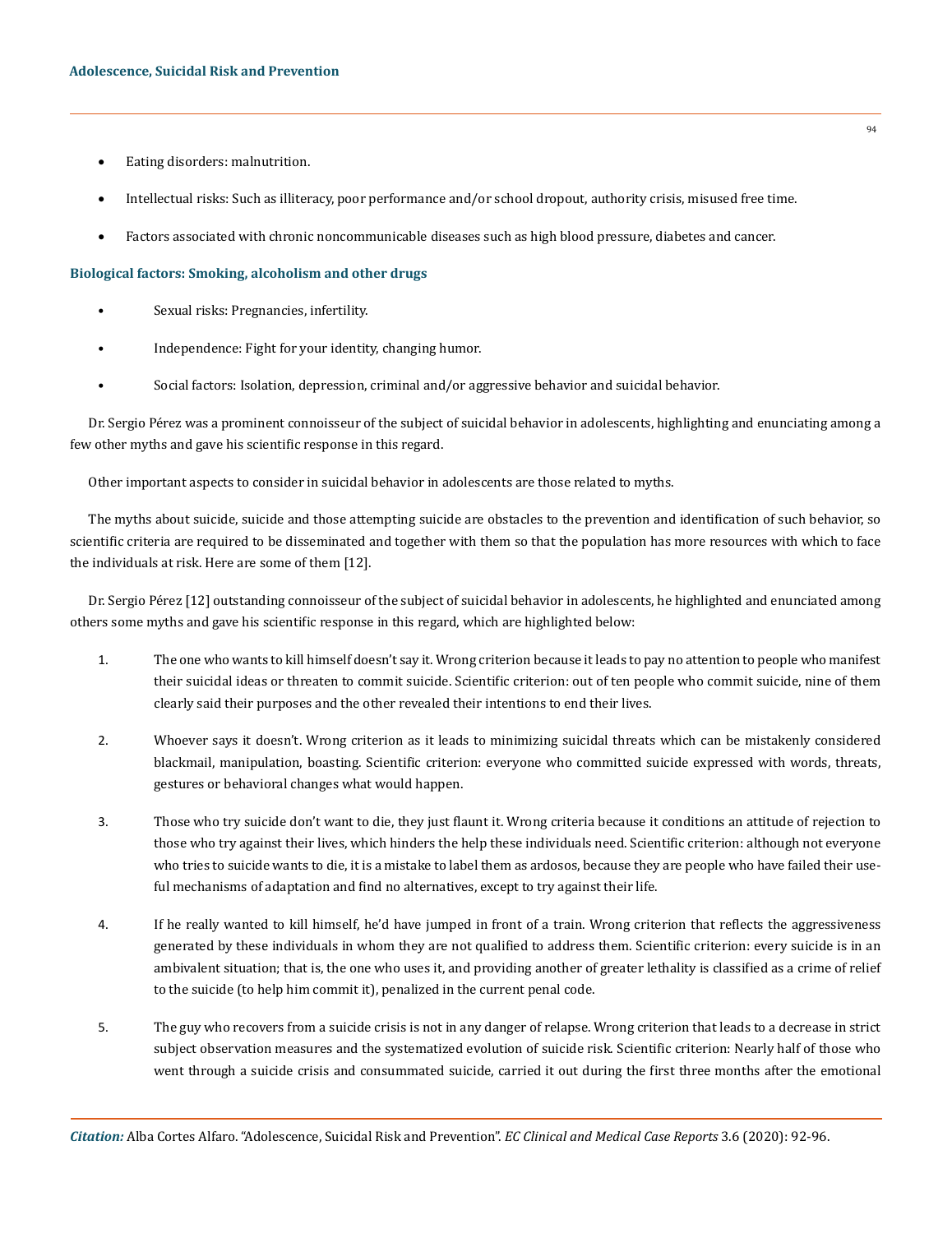crisis, when everyone believed that the danger had passed. It happens that when the person improves, his movements become more agile, he is able to take to the way in fact the suicidal ideas that still persist, and before, due to the inactivity and inability of agile movements, he could not do so.

- 6. When talking about suicide with a person at this risk, you may be encouraged to do so. Wrong criterion that instills fear in addressing the issue of suicide in those at risk of committing suicide. Scientific criterion: It has been shown that talking about suicide with a person at risk rather than inciting, provoking or introducing that idea into his head, reduces the danger of committing it, and may be the only possibility offered by the subject for the analysis of his self-destructive purposes.
- 7. A person who is going to kill himself does not issue any signs of what he is going to do. Wrong criterion that seeks to ignore the pro-behavioral manifestations of suicide. Scientific criterion: everyone who committed suicide expressed with words, threats, gestures or behavioral changes what would happen. These, among other myths, are elements of interest that must be known and published.

Disclosing the warning signs of a suicide crisis are also preventive measures to prevent suicidal behavior such as: inconsolable crying, tendency to isolation, suicidal threats, desires to die, hopelessness, sudden changes in behavior, affections and habits, isolation, unusual behaviors, excessive alcohol or drug use, parting notes, as well as guiding where to go in these cases all of which provides tools for the population to have more resources to deal with at-risk individuals.

Finally, the Pan American Health Organization(PAHO) and the World Health Organization (WHO) call for greater attention to adolescent health to prevent deaths and improve their health, as in the Americas, interpersonal violence, road traffic injuries and suicides are the three leading causes of death in this population, and depression is among the top three causes of disease and disability [13].

## **Final Considerations**

It is put in the hands of the staff linked to work with teenagers including parents and/or guardians, this small article on "Adolescents, suicidal behavior and risk factors" which will allow to be in the best conditions to detect these behaviors thus contributing to take actions that prevent it.

## **Bibliography**

- 1. ["Conducta suicida y adolescencia: factores de protección y signos de alarma". Barcelona. Hospital Barcelona. FAROS Sant Joan de Déu](https://faros.hsjdbcn.org/es/articulo/conducta-suicida-adolescencia-factores-proteccion-signos-alarma)  [\(2019\).](https://faros.hsjdbcn.org/es/articulo/conducta-suicida-adolescencia-factores-proteccion-signos-alarma)
- 2. Ortuño Cierra J. "Adolescencia: Evaluación del ajuste emocional y comportamiento en el contexto escolar". Logroño: Departamento de Ciencias de la Educación, Universidad de La Rioja (2014).
- 3. [OMS. Prevención del suicidio. Un instrumento para docentes y demás personal institucional. Programa SUPRE de la OMS/ WHO para](http://www.who.int/mental_health/media/en/63.pdf)  [la prevención del suicidio. Ginebra: OMS \(2001\).](http://www.who.int/mental_health/media/en/63.pdf)
- 4. [Ceballos Ospino GA. Ideación suicida, depresión y autoestima en adolescentes escolares de Santa Marta. Duazary 12.1 \(2015\): 15-22.](http://www.revistas.unimagdalena.edu.co/index.php/duazary/article/view/1394)
- 5. Cardona D., *et al*[. "Homicidios y suicidios en jóvenes de 15 a 24 años.](http://www.revistabiomedica.org/index.php/biomedica/article/view/848/2327) *Colombia* 1998-2008". *Revista Biomedica* 33.4 (2013).
- 6. [Pérez Barrero S.A. "El suicidio, el comportamiento y prevención".](http://scielo.sld.cu/scielo.php?script=sci_arttext&pid=S0864-21251999000200013) *Revista Cubana de Medicina General Integral* 15.2 (1999).
- 7. [Cortés Alfaro A. "Prevención de la conducta suicida en adolescentes".](http://www.sld.cu/anuncio/2019/10/09/prevencion-de-la-conducta-suicida-en-adolescentes) *Editorial de Ciencias Médicas* (2019).